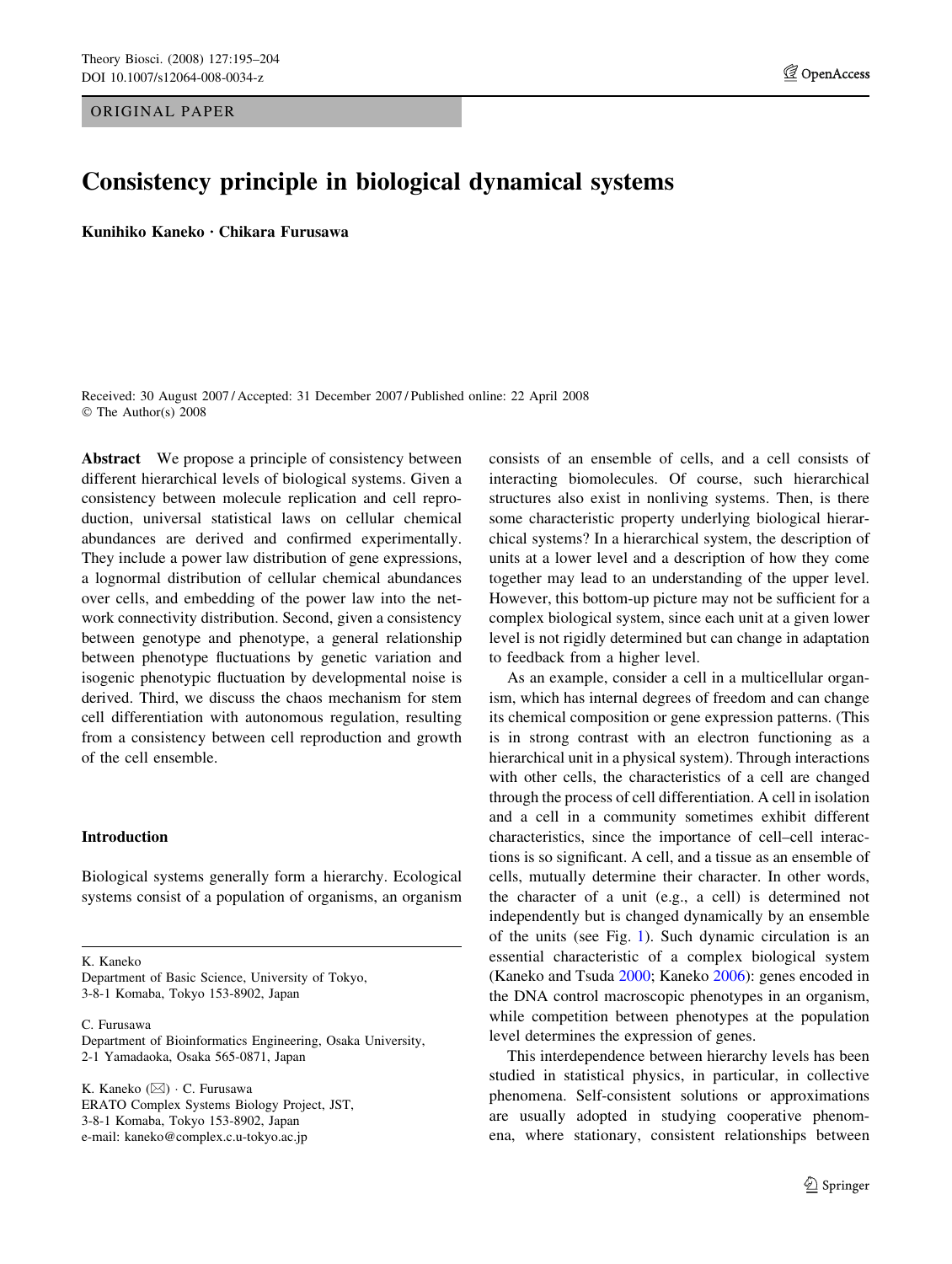<span id="page-1-0"></span>

Fig. 1 Schematic picture for a hierarchical system. In contrast to a simple system, a complex system is regulated by feedback from an upper to a lower level. Consistency between the levels should be considered

microscopic elements and their mean (collective) field are generated. Although statistical physics is important for studying complex biological systems, an essential factor in biological systems is not addressed in standard statistical physics. A biological unit usually has the potential to reproduce. With reproduction, the number of units increases, which may change the relationship between levels, since the upper level consists of a population of lower-level units, and this number changes in time. This may lead to instability in the consistency between elements and the mean (collective) field. Despite changes in population size, biological systems generally maintain a degree of consistency between levels, even though each unit has many degrees of internal freedoms (e.g., a cell has a huge variety of molecules).

For example, in cell reproduction, the duplication of molecules in a cell is correlated such that it keeps some synchrony with the reproduction cycle of a cell. In the development of a multicellular organism, reproduction of cells is correlated so that the growth of each cell does not interfere with the growth of an ensemble of cells.

Besides the potential for reproduction and internal reproduction, a biological unit often has the potential to evolve, which requires consistency between the time scales of evolution and of development of each unit. Phenotypes are generated as a result of the developmental process, which is robust both against noise in the developmental process and against some genetic mutations. Although the time scales of development and evolution are different, both are robust against noise or mutation, which suggests consistency between development and evolution (Wagner [2000;](#page-9-0) Wagner et al. [1997;](#page-9-0) Kirschner and Gerhart [2005](#page-8-0)).

Here, we propose that understanding ''consistency'' among levels and its consequence is important for understanding a biological system. In question is how such consistency between different levels is sustained and whether there are resulting universal laws that apply to all biological systems.

Here, we attempt to answer these questions by considering three examples: statistical laws representing consistency between molecule replication and cell reproduction; general relationships between genetic variation and phenotypic fluctuation resulting from consistency between developmental and evolutionary stability; and the general robust cell differentiation process resulting from consistency between cell reproduction and multicellular development.

# Consistency between cell reproduction and molecule replication

Reaction network for cell reproduction

A cell consists of several replicating molecular species that help in the synthesis of new molecules through catalytic reactions. As a result, a cell grows until it divides to produce two cells with similar chemical compositions (see Fig. 2).

These molecule replications must be synchronized; otherwise, the cellular chemical composition cannot be maintained, and the reproduction of cells with similar compositions will not continue. At the very least, a membrane to separate a cell from the environment must be synthesized, and this process must be synchronized with the replication of other internal chemicals. It is unclear how such recursive production and chemical diversity can be maintained. Perhaps, there is some statistical law for a system to sustain such reproduction.

To investigate the intracellular dynamics of replicating cells, we studied several cell models with intracellular



Fig. 2 Basic structure of a reproducing cell with internal catalytic chemical reactions. Cell–cell interaction is discussed in ''[Consistency](#page-7-0) between cell replication and reproduction of multicellular organisms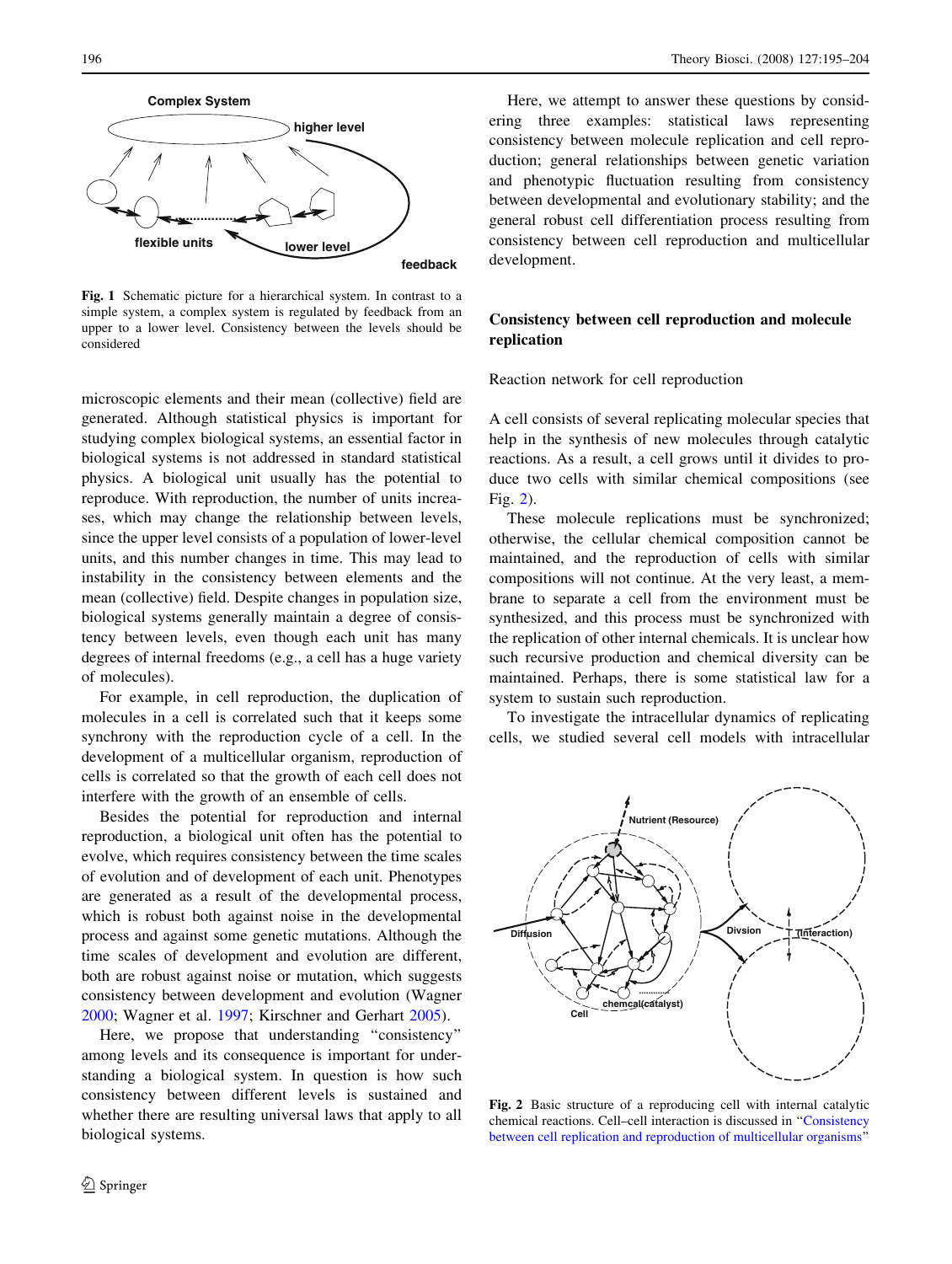<span id="page-2-0"></span>catalytic reaction networks that transform nutrient chemicals into other chemical species (Furusawa and Kaneko [2003\)](#page-8-0) (see Fig. [2](#page-1-0) for a schematic representation). Within a cell there are a large number of chemical species that mutually catalyze a reaction. There are nutrient chemicals that are transported from the outside of a cell and are then transformed to other molecules through catalytic reactions. When the number of specific (or total) molecule species increases beyond a given threshold, the cell divides.

We studied a variety of models within this class, by adopting a stochastic simulation for the reaction. By varying the speed of nutrient intake, we found that the cell continues reproduction, keeping an approximately stable composition of chemicals, where the growth is optimized (Furusawa and Kaneko [2003](#page-8-0)). The recursive production is satisfied either by tuning the diffusion constant  $D$  of nutrient across the membrane, or by introducing an active transport process (C. Furusawa, K. Kaneko, in preparation). In the former case, the fidelity of reproduction, i.e., the similarity of chemical components is maximized at  $D \to D_c$ , where  $D<sub>c</sub>$  is a critical point beyond which the production of a cell does not continue. Around  $D \sim D_c$ , recursive production of a cell with chemical diversity is possible.

## Universal power law in chemical abundances over species

We investigated the universal statistical characteristics of reproduction state. First, we studied the statistics on the abundance of chemicals for a cell undergoing reproduction with constant chemical compositions. We measured the rank-ordered distributions of chemical species by plotting the number of molecules  $n_i$  as a function of their rank as determined by  $n_i$ . As first reported in Furusawa and Kaneko [\(2003](#page-8-0)), the distribution displays a power law with an exponent of  $-1$ , often called Zipf's law.

In our model, this power law of gene expression is maintained by a hierarchical organization of catalytic reactions. Major chemical species are synthesized through catalysis by less abundant chemicals. The latter chemicals are synthesized by chemicals with much less abundance, and this hierarchy of catalytic reactions continues until it reaches the most minor chemical species. Indeed, with the aid of mean-field analysis in statistical physics, we can show the appearance of a power law distribution with an exponent of  $-1$ .

We have confirmed the universality of Zipf's law by examining a variety of conditions in a cell model with reaction networks. They include (i) a distributed network connectivity such as the scale-free network distribution, (ii) distributed reaction coefficients, (iii) higher-order catalytic reactions, (iv) several schemes for transporting nutrients including active transport and passive diffusion, and (v) several schemes for cell divisions. Our results are constant despite modifications to the model. This power law in regard to abundances is observed in any cells that achieve recursive production, i.e., consistency between molecule replication and cell reproduction.

Furthermore, this power law is confirmed by measuring gene expressions (i.e., by measuring the abundances of a variety of mRNAs). For over a hundred cell types examined, we confirmed this power law with an exponent of  $-1$ (see also Kuznetsov et al. [2002;](#page-8-0) Ueda [2003\)](#page-9-0). The rankordered distribution of protein abundances in yeast cells, based on protein expression analysis shown in Ghaemmaghami [\(2003](#page-8-0)), also suggests the power law with an exponent close to  $-1$ .

# Universal lognormal distribution of chemical abundances in cells

We have thus far examined the average abundance of each chemical. Because the chemical reaction process is stochastic, the number of each type of molecule differs between cells. We therefore studied the distribution of each molecule number, sampled among cells, to find that the distribution is fitted reasonably well by the lognormal distribution, *i.e.*:

$$
P(n_i) \sim \frac{1}{n_i} \exp\left(-\frac{\left(\log n_i - \overline{\log n_i}\right)^2}{2\sigma}\right),\tag{1}
$$

where  $\overline{\log n_i}$  indicates the average of  $\log n_i$  among cells. In other words, the distribution of the chemical abundances is fit by the normal (Gaussian) distribution, only after the logarithm of the abundances is taken.

This lognormal distribution holds for the abundances of all chemicals, except for a few chemical species that are supplied externally to a cell as nutrients, which obey the standard Gaussian distribution (Furusawa et al. [2005](#page-8-0)). In other words, molecules that are reproduced in a cell obey the lognormal distributions. These results beg the question as to why the lognormal distribution law generally holds.

For illustration, consider an autocatalytic process where a molecule (or a set of molecules)  $x_m$  is replicated with the aid of other molecules. Then, the growth of the number  $n_m(t)$  of the molecule species  $x_m$  is given by  $dn_m(t)/dt = A$  $n<sub>m</sub>(t)$ , with A describing the rates of the reaction processes that synthesize the molecule  $x_m$ . Clearly, the synthetic reaction process depends on the number of the molecules involved in the catalytic process. At the same time, however, all chemical reaction processes are inevitably accompanied by fluctuations arising from the stochastic collisions of molecules. Consequently, the above rate A has fluctuations  $\eta(t)$  around its temporal average  $\bar{a}$  such that  $dn_m(t)/dt = n_m(t)(\bar{a} + \eta(t))$ , and hence we obtain: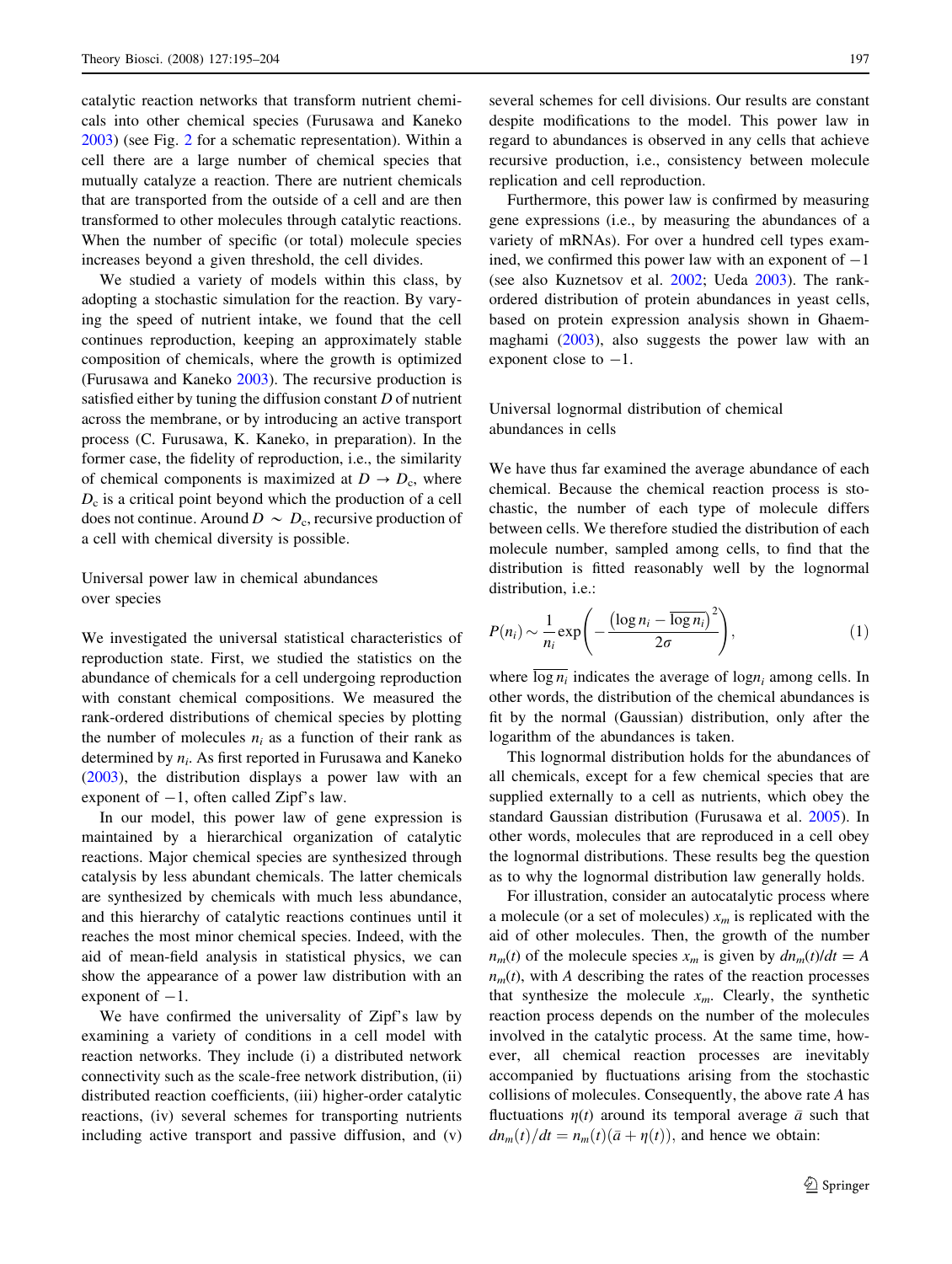$$
d \log n_m(t)/dt = \bar{a} + \eta(t). \tag{2}
$$

In other words, the logarithm of the chemical abundances shows Brownian motion around its mean, as long as  $\eta(t)$  is approximated by random noise. Accordingly, one would expect the logarithm of the chemical abundances (i.e., molecule numbers) to obey a normal (Gaussian) distribution.

In our cell model, however, each reaction process is not autocatalytic, but is catalytic with the aid of other molecule species, such that the equation is of the type  $dn_i/dt =$  $a_n_i n_\ell (i \neq \ell, j)$ . Thus, the above discussion cannot be directly applied. However, a multiplicative reaction process still exists. For example, it is the case that species 3 catalyzes the synthesis of species 1 and 2, as given by  $dn_1/dt = an_2n_3$ , and  $dn_2/dt = an_1n_3$ . Then,  $d(n_1 + n_2)$ /  $dt = a(n_1 + n_2)n_3$  follows. If the molecule concentration  $n_3$  fluctuates, the above argument on multiplicative noise is applied, leading to a lognormal distribution.

Of course, simple catalysis does not generally exist in our random catalytic network. We note a cascade reaction hierarchy, which supports the recursive production around the critical state  $D \sim D_c$ . A portion of possible reaction pathways are used dominantly, which organizes a cascade of catalytic reactions so that a chemical in the ith group is catalyzed by the  $(i + 1)$ th, and that in the  $(i + 1)$ th group is catalyzed by the  $(i + 2)$ th, and so forth. A "modular structure'' with groups of successive catalytic reactions is self-organized in the network. The fluctuations are successively multiplied through this cascade, i.e., the noise at the  $(i + 2)$ th level multiplicatively influences the  $(i + 1)$ th level, and  $(i + 1)$ th level to *i*th level,..., and so forth. By taking the logarithm of concentrations (i.e.,  $\log n_m$ ), these successive multiplications are transformed into successive additions of random variables, for which the central limit theorem is applied, leading to the Gaussian distribution of  $\log n_m$ .

Another simple derivation of lognormal-type distributions in the concentration of chemicals is provided by noting that the change in concentration  $c$  of some chemical in a cell is given by  $dcldt =$  (Synthesis)–(Decomposition)– (Dilution), where the dilution results from the increase in cell volume V, given by the term  $(dV/dt)c$ . As the growth rate dV/dt fluctuates, there appears a multiplicative noise term. By computing a stationary probability distribution of c (from the Fokker–Planck equation corresponding to the Langevin equation), a log-tailed distribution appears which approximately agrees with a lognormal distribution at a tail.

The lognormal distribution is observed in a variety of models where the cells reproduce efficiently. Following the above argument, the distribution reflects a balance between the replication of each molecule and the growth of the cell,

leading to the equation  $dn_m/dt$ . This distribution is a result of consistency between replication of molecules and reproduction of a cell.

Embedding the abundance power law into network topology

Next, we investigated the relationship between the network connectivity statistics and the abundance statistics. The distributions in the connectivity of reaction networks has been studied extensively (Jeong et al. [2003](#page-8-0); Li [2004](#page-9-0)), while the power law in chemical abundances discussed here is independent of the network structure, as long as the cell satisfies efficient and recursive growth.

The stability of reproduction as well as the growth speed may differ based on the network structure. We studied the evolution of the network by generating slightly modified networks and then selecting those that grew faster. We prepared n cells with a randomly connected catalytic network with a given initial path number. Then, from each of these mother cells, m mutant cells are generated by randomly adding one reaction path to the reaction network of the parent cell. Then, for each of the  $n \times m$  cells, reaction dynamics are computed, to obtain the growth speed of each cell. Among the cell population,  $n$  cells with higher growth speeds are selected. Again, from each of these cells, m mutants are generated. This mutation–selection cycle is then repeated.

In the beginning, the parameters are not set at the critical point, such that Zipf's law on abundances is not observed. By using selection experiments to choose cells with higher growth speed, however, Zipf's law on abundances is achieved within ten generations. The network structure is still random. When we continue selection processes, however,  $P(k)$ , the network connectivity distribution of reaction path numbers  $k$ , obeys a power law with an exponent close to  $-3$  (Furusawa and Kaneko [2006](#page-8-0)).

This scale-free-type of connectivity distribution emerges in this evolution because attachment of paths to the chemicals with larger abundances is preferred as a result of the selection process. Note that the power law distribution of chemical abundances has already been established through evolution. A connection between a reaction path and a more abundant chemical is more effective in increasing the growth speed of a cell. A change in the growth speed by addition of an outgoing path from a given chemical species likely increases with its abundance  $x$ , since the degree of change increases in proportion to the flux of the reaction. Then, the probability  $q_{\text{out}}(x)$  to have such an outgoing path *after selection* will increase with  $x$ , even though the addition of the path itself is random. If such probability linearly increases with  $x$ , then the abundance power law is transformed to the connectivity power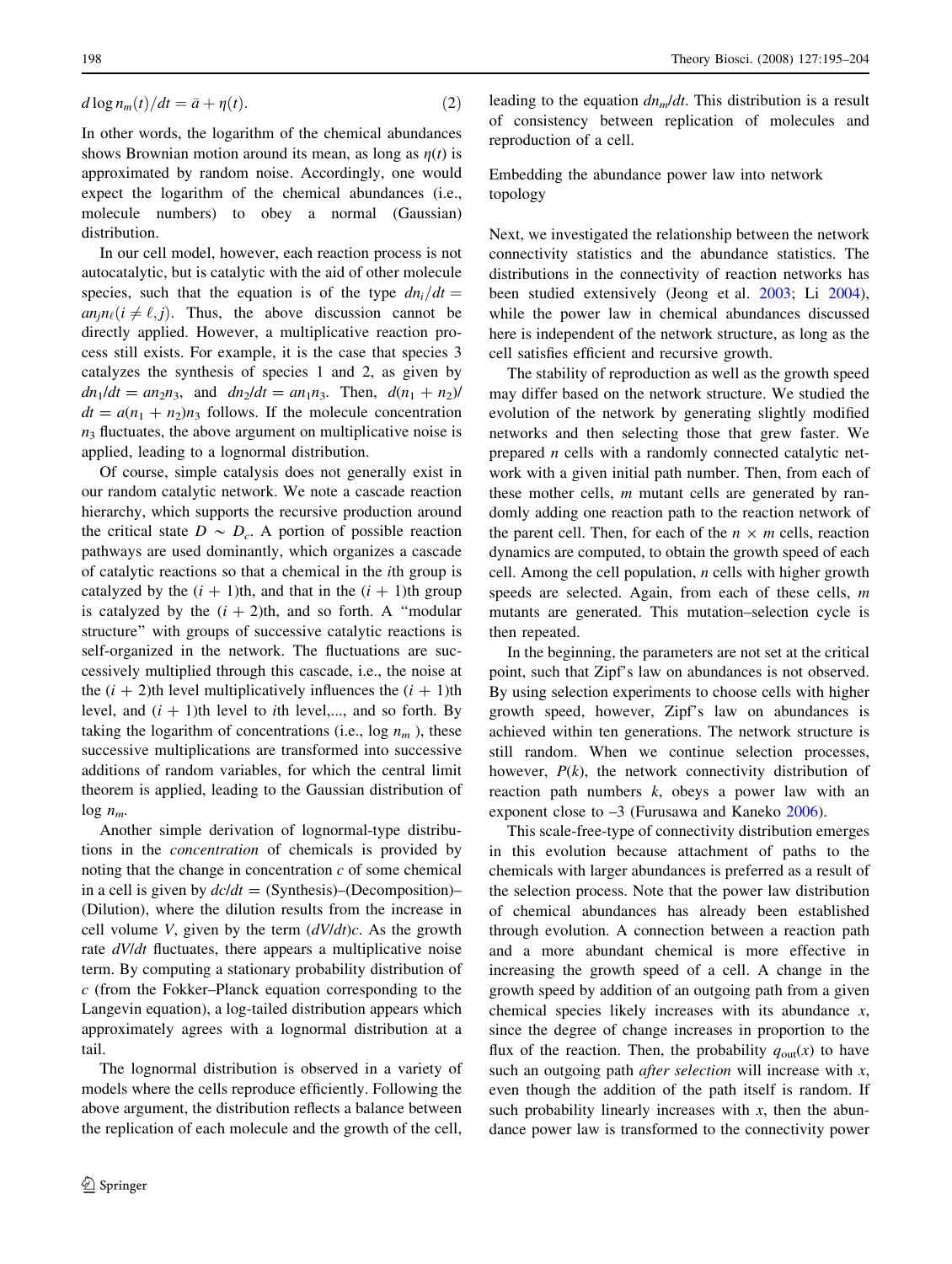<span id="page-4-0"></span>law as  $P(k_{\text{out}}) \propto k_{\text{out}}^{-2}$ . Numerically, we found that the probabilities  $q_{\text{out}}(x)$  are fit by  $q_{\text{out}}(x) \propto x^{\alpha}$  with  $\alpha \approx 1/2$ . In this case, the connectivity distribution is given by  $k^{-(\alpha + 1)/\alpha} = k^{-3}$  (Furusawa and Kaneko [2006](#page-8-0)).

It is interesting to note that the power law in abundances emerges first, and later, through evolution, it is embedded into the power law in the network connectivity. The abundance power law is in regard to the number of proteins, while the network is given by genes that ultimately determine whether a particular enzyme species that catalyzes a given reaction is present. When genes mutate, the network path is changed accordingly. In this sense, what we have observed here can be rephrased as ''phenotype (metabolic process or gene expression pattern) first, and genes later''. The power law in the abundance of the former is later ''assimilated'' by the gene network structure, as genetic assimilation as proposed by Waddington [\(1957](#page-9-0)).

## Consistency between genetic variation and phenotypic fluctuation

#### Evolutionary fluctuation response relationship

The result of ''[Universal lognormal distribution of chemi](#page-2-0)[cal abundances in cells](#page-2-0)'' suggests the existence of large phenotypic fluctuations among cells with identical genes. In the model, the network and the parameters are identical, and in the experiment, isogenic bacteria are used. Still, there exist large isogenic phenotypic fluctuations. Here, we discuss the relevance of such fluctuations to evolution, in relation to genotype–phenotype mapping.

Phenotypes are determined from genes through the developmental process. However, we note that the developmental process from a single genotype does not necessarily produce a single phenotype (see Fig. 3). As mentioned, the developmental process is generally noisy, and, hence, the phenotype (such as abundances of proteins) from isogenic cells (organisms) fluctuates.

One might think that such isogenic phenotype fluctuations are not related to evolution, since phenotypic change without genetic change is not transferred to the next generation. However, the degree of fluctuation is determined by the gene, and is heritable. Hence, there may be a relationship between fluctuation and evolution. We have found evolutionary fluctuation–response relationships in bacterial evolution in the laboratory, where the evolution speed is proportional to the variance of the isogenic phenotypic fluctuation (Sato et al. [2003\)](#page-9-0). This proportionality was confirmed in a simulation of the reaction network model in the last section (Kaneko and Furusawa [2006](#page-8-0)). The origin of proportionality between the isogenic phenotypic fluctuation and genetic evolution has been discussed in light of the



Fig. 3 Schematic representation of evolutionary processes with genotype and phenotype distributions

fluctuation–response relationship in statistical physics (Einstein [1926;](#page-8-0) Kubo et al. [1985\)](#page-8-0).

There is an established relationship between evolutionary speed and phenotypic fluctuation. It is the so-called fundamental theorem of natural selection by Fisher ([1958\)](#page-8-0) that states that evolution speed is proportional to the variance of phenotype due to genetic variation, which is denoted as  $V_{\rm g}$ . It is the phenotypic variance as a result of the distribution of genes in a population, defined as the fluctuation of variance of *average* phenotype over individuals with different genes. In contrast, the evolutionary fluctuation–response relationship, proposed here, concerns phenotypic fluctuation of isogenic individuals as denoted by  $V_{ip}$ . While  $V_{ip}$  is defined as variance over clones, i.e., individuals with the same genes,  $V_g$  is a result of the distribution of genes. Hence, the fluctuation–response relationship and the relationship concerning  $V<sub>g</sub>$  by Fisher's theorem are not identical.

If  $V_{\text{ip}}$  and  $V_{\text{g}}$  are proportional, the two relationships are consistent. Such proportionality, however, is not self-evident, as  $V_{\text{ip}}$  is related to variation against the developmental noise and  $V<sub>g</sub>$  against the mutation. The relationship between the two, if it exists, postulates a constraint on genotype–phenotype mapping and may create a quantitative formulation of a relationship between development and evolution.

To determine this possible relationship, we again adopted the cell model with catalytic reaction networks and applied the genetic algorithm to evolve the network to increase a given fitness. Here, the fitness is given by the number  $n_{i_s}$  of a given chemical  $i_s$ , so that reproducing cells with higher  $n_i$  are selected. We evolved cells (with recursive production as mentioned in '['Consistency](#page-1-0) [between cell reproduction and molecule replication](#page-1-0)''), such that the concentration of a given chemical increases. We adopted a genetic algorithm with a fitness proportional to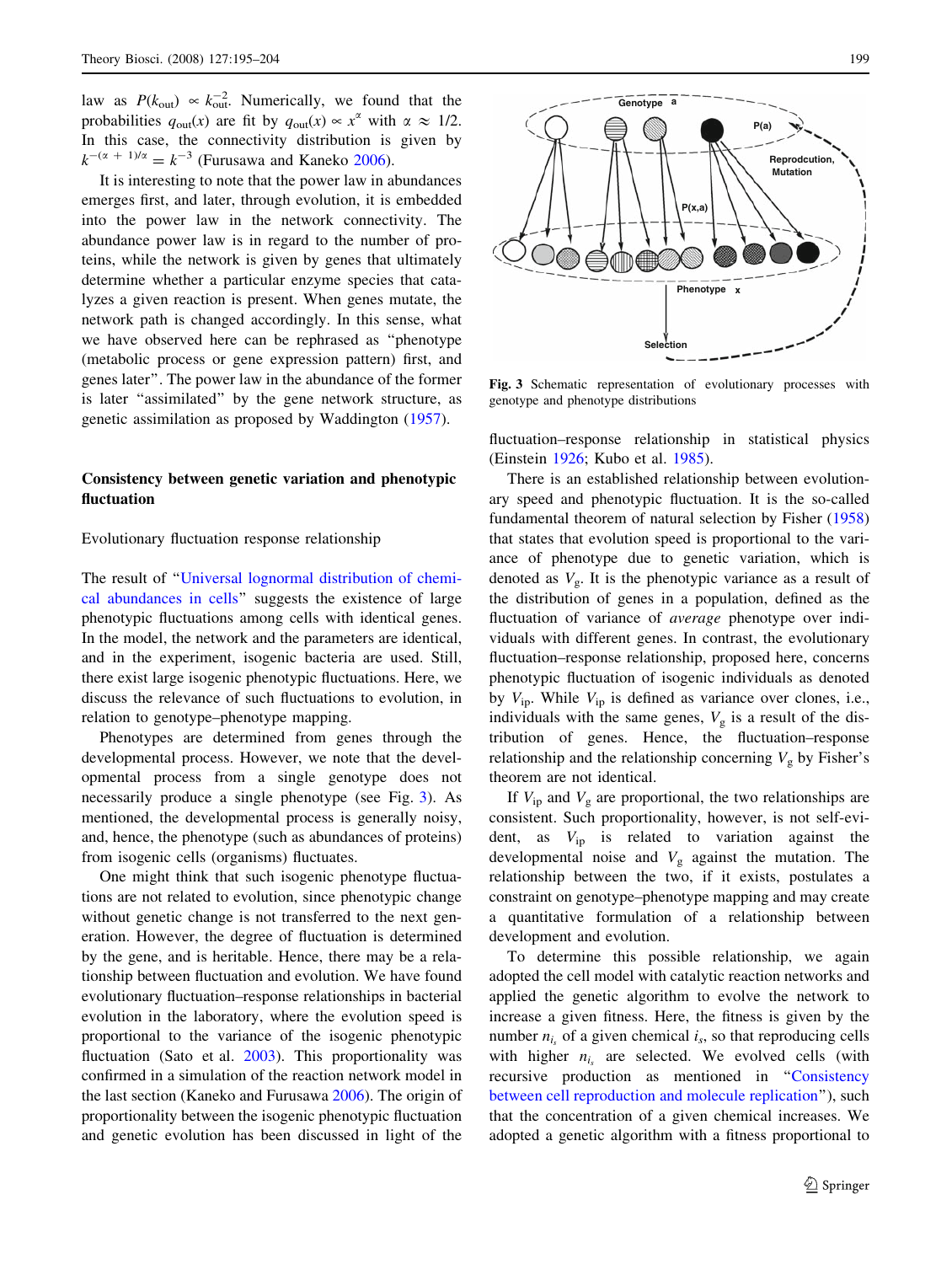<span id="page-5-0"></span>the concentration of  $c_i$ . Here, the mutation rate is given by the probability that a path in the network is added or deleted at each generation.

As mentioned, for a given network, there are fluctuations in the abundances of each chemical. We took the phenotype variable  $x = \log(n_i)$ , since the distribution of  $n_i$ is approximately lognormal, while theoretical studies (Sato et al.  $2003$ ) adopt a variable x whose distribution is close to Gaussian. As a measure of the phenotypic fluctuations, we computed a variance of  $x$  for a network that gives peak abundances at each generation.

To investigate the distributions of phenotypes due to genetic variation, we computed the average phenotypes  $\bar{x}$ over isogenic cells. This average phenotype  $\bar{x}$  differs from mutant to mutant, from which its distribution is obtained. The variance of  $\bar{x}$  over all mutants computed from this distribution gives  $V_g$ , while  $V_{ip}$  is just the variance of x from a given single genotype (i.e., network).

 $V_{\rm g}$  versus  $V_{\rm ip}$  is plotted in Fig. 4, which confirms that  $V_{\text{ip}} \propto V_{\text{g}}$  holds for each evolutionary process with a fixed mutation rate. As the mutation rate  $\mu$  increases, the slope of  $V_g/V_{\text{in}}$  increases, approaching the line  $V_g = V_{\text{in}}$ . When  $\mu$  is increased at some value  $\mu_{\text{max}}$ , mutant populations exhibiting very low values of  $x$  increase, the distribution becomes flat, and the peak in the distribution shifts downwards. Indeed, around  $\mu \approx \mu_{\text{max}}$ ,  $V_{\text{g}}$  is the order of  $V_{\text{ip}}$ . For mutation rates beyond  $\mu_{\text{max}}$ , the phenotype distribution is almost flat, as shown in Fig.  $5$ , and the value of x after selection cannot increase from generation to generation. Evolution no longer progresses. Thus, the evolution speed is optimal around  $\mu \approx \mu_{\text{max}}$ .



Fig. 4 The relationship between  $V_{\text{ip}}$ , the variance of the phenotype x of the isogenic cells and  $V_g$ , the variance of the phenotype x over 10,000 mutants of the selected cell. Plotted with identical symbols are the relationships over a given evolution course with fixed mutation rates as indicated in the figure (based on Kaneko and Furusawa [2006](#page-8-0))



Fig. 5 Distribution of the phenotype  $x$  over 10,000 mutants, generated with mutation rates 0.003, 0.01, 0.02, 0.03, and 0.05. When the mutation rate  $\mu$  approaches  $\mu_{\text{max}}$  (in this case,  $\mu_{\text{max}}$  is around 0.03), the distribution is flattened, and the peak position shifts downward

#### Theoretical discussion

Is it possible to formulate a phenomenological theory to support the relationship observed in numerical (and partially in in vivo) experiments presented in ''[Evolutionary](#page-4-0) fluctuation response relationship"?

Here, we consider the distribution both in phenotype  $x$ and genotype a. Through the evolutionary process, the genotype changes from its dominant type  $a = a_0$ , and then the corresponding average phenotype for each genotype changes from  $x = X_0$  accordingly. To investigate evolution, both with regards to the distribution of phenotype and genotype, we introduced a two-variable distribution,  $P(x, a)$ .

 $V_{\text{ip}}$  is the variance of x, which can be written as  $V_{\text{ip}}(a) =$  $\int (x - \overline{x(a)})^2 P(x, a) dx$ , where  $\overline{x(a)}$  is the average phenotype of a clonal population sharing the genotype  $a$ , namely  $\frac{\partial y}{\partial x}(a) = \int P(x, a) x dx$ .  $V_g$  is defined as the variance of the average  $\overline{x(a)}$ , over genetically heterogeneous individuals and is given by  $V_g = \int (\overline{x(a)} - \langle \overline{x} \rangle)^2 p(a) da$ , where  $p(a)$  is the distribution of genotype a and  $\langle \bar{x} \rangle$  as the average of  $\overline{x(a)}$ over all genotypes.

Assuming the Gaussian distribution, the distribution  $P(x, a)$  is written as follows:

$$
P(x, a) = \hat{N} \exp\left[-\frac{(x - X_0)^2}{2\alpha(a)} + C(a - a_0)\right] \times (x - X_0)/\alpha - \frac{1}{2\mu}(a - a_0)^2,
$$
\n(3)

With  $\hat{N}$  as a normalization constant. The Gaussian with N as a normalization constant. The Gaussian<br>distribution  $\exp\left(-\frac{1}{2\mu}(a-a_0)^2\right)$  represents the distribution of genotypes around  $\acute{a} = a_0$ , whose variance is (in a suitable unit) the mutation rate  $\mu$ . The above equation can then be rewritten as: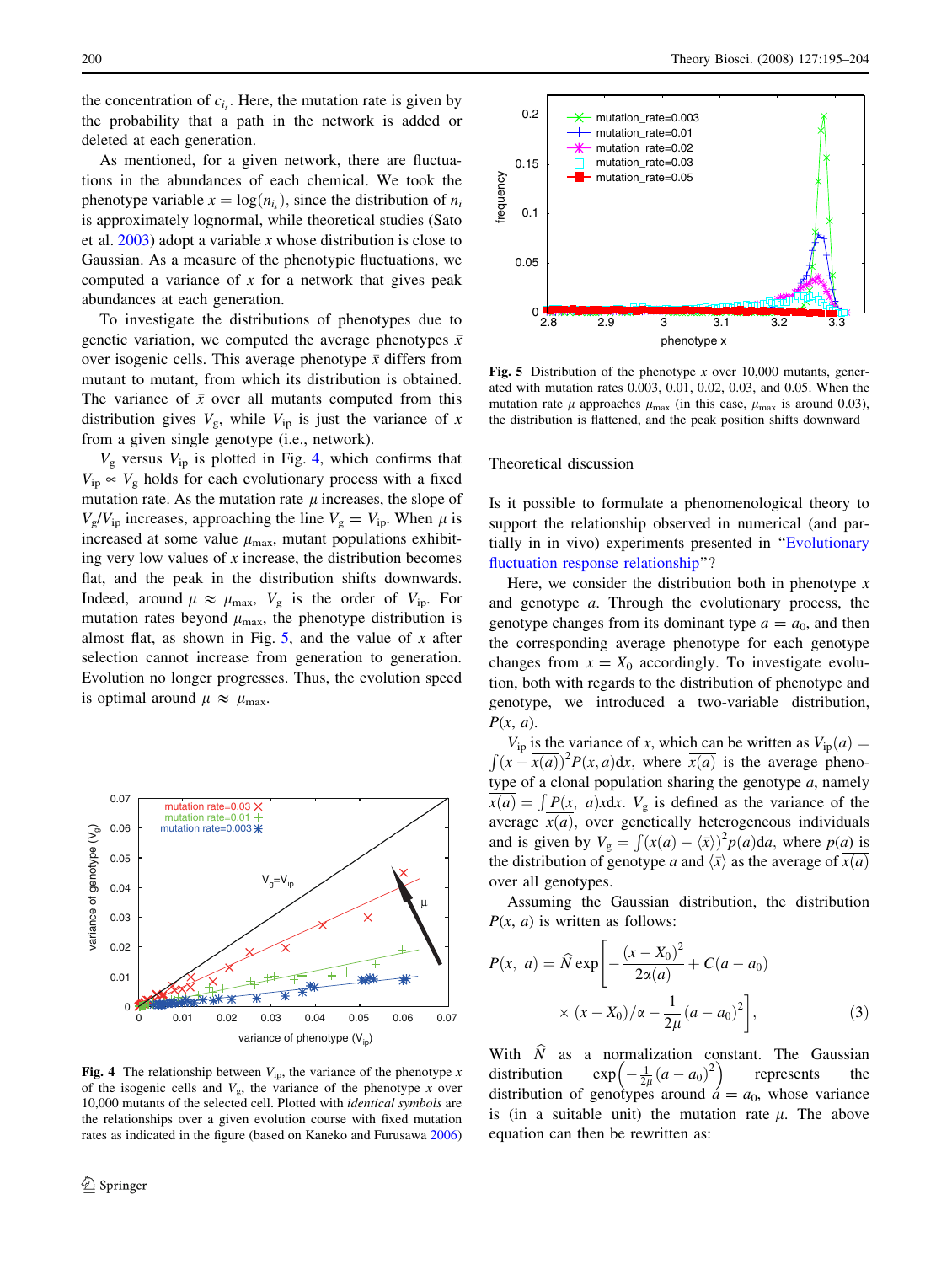$$
P(x,a) = \hat{N} \exp\left[-\frac{(x - X_0 - C(a - a_0))^2}{2\alpha(a)} + \left(\frac{C^2}{2\alpha(a)} - \frac{1}{2\mu}\right)(a - a_0)^2\right].
$$
 (4)

Our second assumption evolutionary stability states that at each stage of the evolutionary process, the distribution has a single peak in  $(x, a)$  space. In order for this distribution to have a single peak (i.e., not to be flattened along the direction of  $a$ ), the following condition (besides  $\alpha > 0$ ) should be satisfied:  $\frac{C^2}{2\alpha} - \frac{1}{2\mu} \le 0$ , i.e.,  $\mu \leq \frac{\alpha}{C^2} \equiv \mu_{\text{max}}$ .

This means that the mutation rate has an upper bound  $\mu_{\text{max}}$  beyond which the distribution does not have a peak in the genotype–phenotype space. Beyond this mutation rate, the distribution is extended to very low values of  $x$  (fitness). This breakdown of the high-fitness phenotype is a kind of error catastrophe, if we follow the term by Eigen and Schuster ([1979](#page-8-0)). This is consistent with the observation in Fig. [5.](#page-5-0)

We investigated the phenotypic variance due to the genotype distribution. First, we considered the average  $\bar{x}_a$ over the distribution  $P(x, a)$  for a given fixed a, and then considered the distribution of  $\bar{x}_a$  according to the distribution  $p(a)$ , noting that  $\bar{x}_a \equiv \int xP(x, a)dx = X_0 +$  $C(a - a_0)$ . For the population having **identical phenotype**  $x = X_0$ , the genetic variance in this distribution is given by  $\langle (\delta a)^2 \rangle = \mu$ . Hence, the phenotype variance from this population (of *given phenotype x*) is written as:

$$
V_{ig} \equiv \langle (\bar{x}_a - \bar{x}_{a_0})^2 \rangle = C^2 \mu. \tag{5}
$$

We note that  $C \neq 0$ , so that the (average) phenotype changes with the change of genotype.

Noting that  $\alpha$  is the phenotypic variance  $\langle \delta x^2 \rangle$  of isogenic individuals,  $V_{\text{ip}}$ , the inequality  $\mu < \alpha/C^2$  is rewritten as:

$$
V_{\text{ig}} \le V_{\text{ip}}.\tag{6}
$$

Since the genetic variance in the population  $\langle (\delta a)^2 \rangle$  is proportional to the mutation rate, the above inequality is simply the threshold for the error catastrophe mentioned above. In other words, at the threshold mutation rate as  $\mu_{\text{max}}$ ,  $V_{ig} = V_{ip}$  holds. Then, recalling  $V_{ig} \propto \mu$ , we get  $V_{ig} = \frac{\mu}{\mu_{max}} V_{ip}.$ 

In general,  $V_{\rm g} \neq V_{\rm ig}$ , as  $V_{\rm g}$  is the variance over all current populations. In this case, the variance  $\langle (\delta a)^2 \rangle$  is computed over the entire population, and is given by  $\mu/(1 - \mu \ C^2/\alpha)$ . Thus,  $V_g = V_{ig}/(1 - V_{ig}/V_{ip})$ . (Note  $V_{\text{ig}}/V_{\text{ip}}$  < 1). If the mutation rate is small, however,  $V_{\rm g} \approx V_{\rm ig}$ , so that the proportionality between  $V_{\rm g}$  and  $V_{\rm ip}$  is explained from the above argument.

To sum up the present formulation of distribution, we have obtained

(i)  $V_{\text{ip}} \geq V_{\text{ig}}$ , and (ii) proportionality between  $V_{\text{g}}$  and  $V_{\text{ip}}$ for small mutation rate cases through a given course of evolution are derived.

Although these relationships are supported by the above simulation as well as by recent studies about gene networks (Kaneko [2007](#page-8-0)), the above formulation is not a ''derivation''. First, we assumed the existence of two-variable distributions in genotype and phenotype  $P(x, a)$ . As genetic change is not given simply by the change of a continuous parameter, it is not a trivial assumption. (For example, the genetic change in the cell network model is an addition or a deletion of a reaction path, and if expressed as a continuous variable is not self-evident). Second, the stability assumption assuring a single peak is expected to be valid for gradual evolution. Third, to adopt Eq.  $(3)$  $(3)$ , the existence of error catastrophe (to produce mutants with very low fitness values at a large mutation rate) is implicitly assumed. With these three assumptions, error catastrophe is shown to occur at  $V_{ig} \approx V_{ip}$ .

In numerical evolution, the error catastrophe is estimated around  $V_{\rm g} \sim V_{\rm ip}$ . Here, the phenotype at each generation is within a small range, and the deviation of  $V_{ig}$ from  $V_g$  is not so large. Indeed, the estimate of the critical mutation rate for the error catastrophe is not accurate enough to distinguish between the two. Thus, the above theoretical estimate for the error catastrophe is consistent with the numerical result.<sup>1</sup>

The above results ask why the error catastrophe produces low-fitness phenotypes. Note that the growth of a cell in our model (and in nature) requires maintenance of a variety of chemicals through reproduction. Mutants may fail to synthesize some chemicals concurrently. When the isogenic phenotypic fluctuation is large, there is room to search for networks that are robust against such mutational change, while for a large mutation rate, the network with the highest fitness is not maintained over generations.

The relationships (i)–(ii) as well as the estimate of error catastrophe are also confirmed in a gene network model (Kaneko [2007](#page-8-0)). We expect these relationships (as well as the existence of the error catastrophe) to be generally valid for systems satisfying the following conditions.

- A. Fitness is determined through developmental dynamics.
- B. Developmental dynamics is complex such that its orbit, when deviated by noise, may fail to reach the state with the highest fitness.
- C. There is effective equivalence between mutation and noise in the developmental dynamics with regards to phenotype change.

<sup>&</sup>lt;sup>1</sup> As  $V_g \neq V_{ig}$ , the inequality between  $V_{ip}$  and  $V_{ig}$  does not set the bound between  $V_g$  and  $V_{ip}$ . Hence, the bound for heritability as anticipated at the discussion part of Kaneko and Furusawa ([2006\)](#page-8-0) is not derived.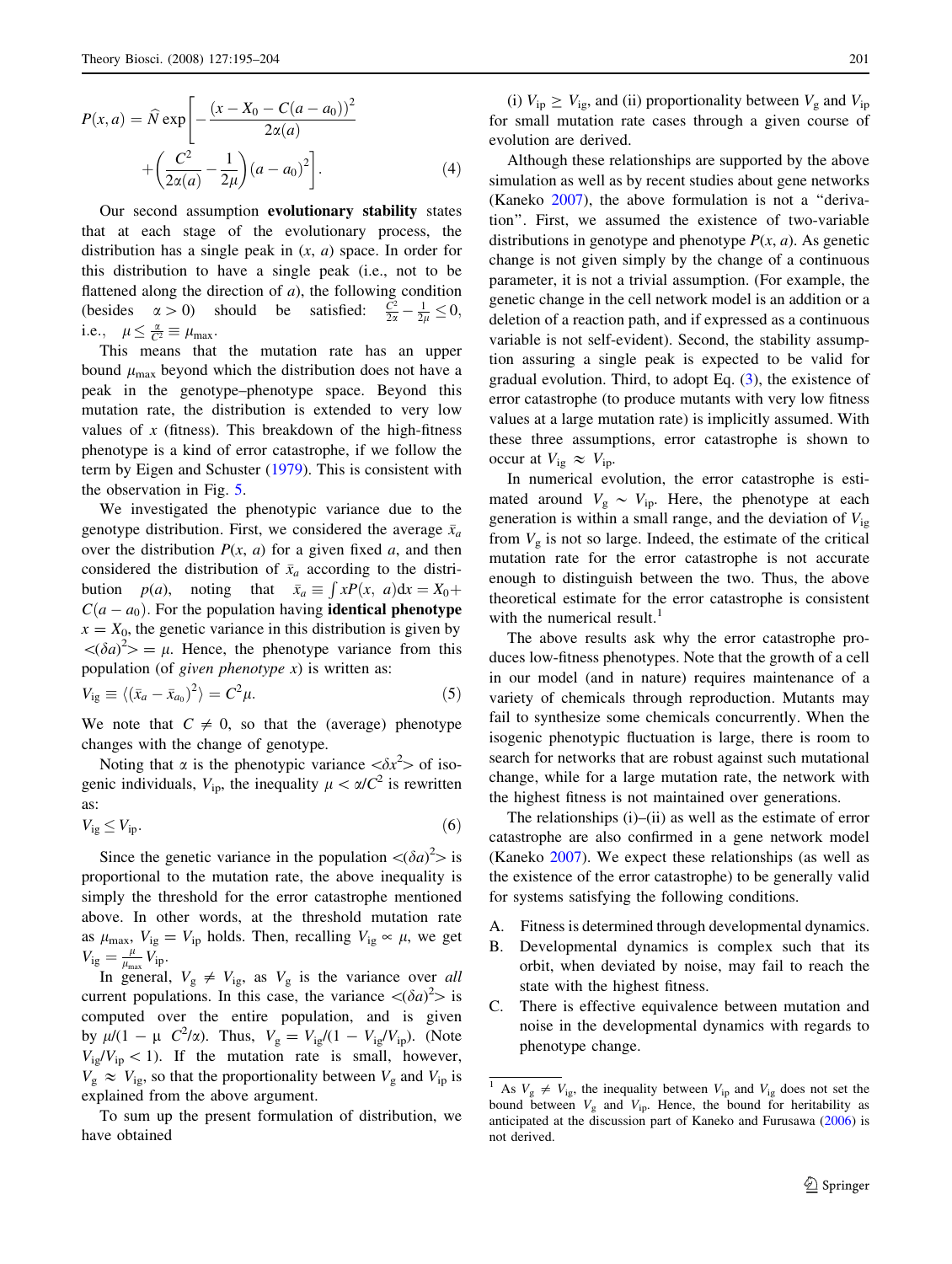<span id="page-7-0"></span>Condition (A) is straightforward in our model, and condition (B) is satisfied because of the complex reaction dynamics to sustain the growth of a cell. Postulate (C) is satisfied since either the phenotypic fluctuation to increase the number of catalysts for a synthesis reaction or mutation to add another reaction term for its synthesis can contribute to the increase in the concentration of a given chemical in the same manner. Condition  $(A)$ – $(B)$  supports the existence of ''error catastrophe''. In several models of evolution, fitness is directly represented as a function of genotype. Then, a slight change in genotype does not lead to major differences in phenotype. On the other hand, in a system with (A)–(B), slight differences in genotype may lead to huge differences in phenotype, as the phenotype is determined after temporal integration of the developmental dynamics where slight differences in genotype (rule governing the dynamics) are accumulated and amplified.

Note that relationship (ii) shows correlation between the phenotypic change by gene and spontaneous phenotypic fluctuation. In other words, the degree to which genes can alter phenotypes is presumed in the spontaneous phenotypic fluctuation. This suggests consistency between genetic and phenotypic levels (see Fig. [3](#page-4-0)), as was first discussed by Waddington, as genetic assimilation (Waddington [1957\)](#page-9-0).

## Consistency between cell replication and reproduction of multicellular organisms

We briefly discuss cell differentiation, i.e., diversification into a discrete set of cell types through development and robustness in the population distribution of each cell type through development.

In cell differentiation in multicellular organisms, there usually exists irreversibility. Embryonic stem cells have the potential to produce all types of cells. Stem cells produced from them have the potential to produce only a limited class of cells (for example, a blood stem cell can only generate all types of blood cells). The stem cells proliferate or differentiate into other types with some probability. Successive differentiation from stem cells (S) terminates at determined cells, which can only replicate (see Fig. 6). This cell society must then maintain some ratio of population sizes of cell types. Stem cells must then regulate the ratio of proliferation and differentiation, depending on the population distribution of each cell type. In the example displayed in Fig. 6, the ratio of differentiation  $S \rightarrow A$  has to be increased when the number of type A cells is decreased, while the ratio of proliferation  $S \rightarrow S$  is increased when the number S is decreased.

We have studied a reaction network model as given in Fig. [2](#page-1-0), choosing the model so that the chemical



Fig. 6 Schematic representation of hierarchical differentiation from a stem cell

concentration changes chaotically (Furusawa and Kaneko [2001](#page-8-0)). We considered cell–cell interactions. As the cell number increases by cell divisions, the cells share common resources. Through the concentration change of resources in the medium, cells interact with each other. This interaction introduces a change in intracellular dynamics.

Here, cell state is given by the composition of chemicals (i.e., by location in the phase space of chemical concentrations). Each cell type is determined as an ''attractor'' in the intracellular reaction dynamics during cell–cell interaction. Initially, the cellular state is a chaotic attractor that gives type ''S''. With cell divisions, we found that some cells differentiate from the original cell state ''S'' to a different type with a distinct chemical composition ("A"), while another type ("B") is differentiated later. With further increases in the cell number, differentiation from A to A1, A2, and A3 progresses. In summary, cell differentiation progresses as displayed in Fig. 6. Stem cells differentiate into other types stochastically due to the instability caused by cell–cell interactions.

The differentiation is ''stochastic'', arising from chaotic intracellular chemical dynamics. The choice of a stem cell either to proliferate or to differentiate appears stochastic as far as the cell type is concerned. However, this is not due to external fluctuations but is a result of the intracellular state. As this state is influenced by cell–cell interaction, the probability of differentiation can be regulated according to the population of cell types. As the number (fraction) of stem cells increases, the basin for such chaotic attractors touches with the attractor itself so that the cells switch to a different cellular state. On the other hand, as the fraction of stem cells decreases, the original chaotic attractor is stable so that the stem cells can proliferate. With this spontaneous tuning in the stability of the stem cell state, the fraction of each cell type is regulated. On the other hand, the state of stem cells is ''marginally stable'', in the sense that its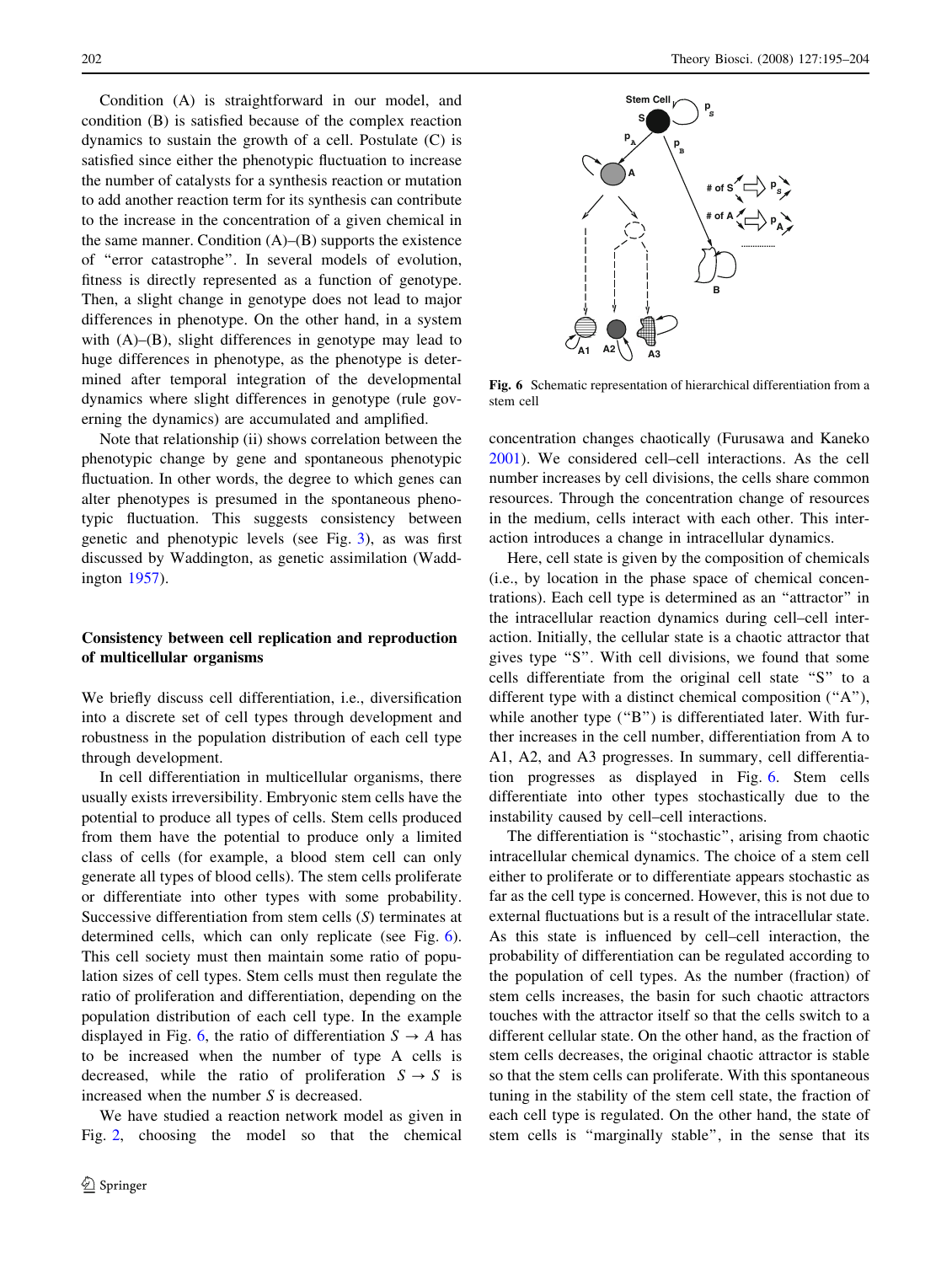<span id="page-8-0"></span>attractor is on the verge of touching with its basin boundary, through this regulation.

Reaction networks allowing for chaotic dynamics and differentiation are not common. We checked a variety of networks to examine the growth speed of each cell (i.e., the inverse of the division time) and the ensemble of cells (Furusawa and Kaneko 2000). First, cells having networks allowing for chaotic dynamics and differentiation do not grow quickly at the cellular level. Cells having other networks without any oscillatory dynamics in chemical concentrations often divide faster. However, as the number of cells grows, the speed of division for such non-oscillating cells is drastically reduced, while for cells with chaotic dynamics and differentiation, the speed is not so reduced. This is because cells of the latter type do not strongly compete for resources. In other words, consistency between a single cell division and the growth of an ensemble of cells is achieved for cells having networks allowing for chaotic dynamics. Hence, the consistency between reproduction of each cell type and population growth as an ensemble of cells works as a pressure to select networks exhibiting chaotic dynamics. Regulation to maintain the proportion of each cell type and the ''marginal stability'' of the stem cell state are a consequence of the cell system that satisfies the consistency.

#### Conclusion

Here, we reviewed three problems in biology from the viewpoint of ''consistency between different levels''. First, as a result of consistency between molecule replication and cell reproduction, chemical reaction dynamics are shown to be at a critical state, and a power law distribution of chemical abundances (gene expression) is derived. The dynamics of the molecule number is shown to include a multiplicative noise term, which leads to a lognormal distribution of chemical abundances over cells. Through evolution, the power law distribution of abundances is embedded into the network topology, leading to a scalefree network, demonstrating consistency between reaction dynamics and network structure.

Second, the genotype–phenotype relationship is discussed. We found a general relationship between phenotype fluctuations by genetic variation  $V_{\rm g}$ , and isogenic phenotypic fluctuation by developmental noise  $V_{\text{ip}}$ , as a result of a consistency between genotype and phenotype, because of feedback from phenotype to gene through selection.

As the third topic, we touched upon the chaos mechanism for stem cell differentiation with autonomous regulation, as a result of consistency between cell reproduction and growth of the cell ensemble. Although not described here, recent studies show the existence of spontaneous adaptation as a result of consistency between cellular growth and (stochastic) gene expression patterns [Kashiwagi et al. 2006, Furusawa and Kaneko 2008]. We propose that the consistency principle is generally relevant to understanding reproduction, adaptation, evolution, and development in biological systems.

Acknowledgments The authors would like to thank S. Sawai, M. Tachikawa, K. Fujimoto, and T. Yomo for stimulating discussions.

Open Access This article is distributed under the terms of the Creative Commons Attribution Noncommercial License which permits any noncommercial use, distribution, and reproduction in any medium, provided the original author(s) and source are credited.

#### References

- Eigen M, Schuster P (1979) The hypercycle. Springer, Heidelberg
- Einstein A (1926) Investigation on the theory of Brownian movement [collection of papers Furth R (ed)]. Dover, 1956 (republication from 1926) 7
- Fisher RA (1958) (original: 1930) The genetical theory of natural selection. Oxford University Press, Oxford
- Furusawa C, Kaneko K (2000) Origin of complexity in multicellular organisms. Phys Rev Lett 84:6130–6133
- Furusawa C, Kaneko K (2001) Theory of robustness of irreversible differentiation in a stem cell system: chaos hypothesis. J Theor Biol 209:395–416
- Furusawa C, Kaneko K (2003) Zipf's law in gene expression. Phys Rev Lett 90:088102
- Furusawa C, Kaneko K (2006) Evolutionary origin of power-laws in Biochemical Reaction Network; embedding abundance distribution into topology. Phys Rev E 73:011912
- Furusawa C, Kaneko K (2008) A generic mechanism for adaptive growth regulation. PLoS Comput Biol 4:e3
- Furusawa C et al (2005) Ubiquity of log-normal distributions in intracellular reaction dynamics. Biophysics 1:25–31
- Ghaemmaghami S et al (2003) Global analysis of protein expression in yeast. Nature 425:737–741
- Jeong H, Tombor B, Albert R, Oltvai ZN, Barabási A-L (2003) The large-scale organization of metabolic networks. Nature 407:651
- Kaneko K (2006) Life: an introduction to complex systems biology. Springer, Heidelberg
- Kaneko K (2007) Evolution of robustness to noise and mutation in gene expression dynamics. PLoS One 2:e434
- Kaneko K, Furusawa C (2006) An evolutionary relationship between genetic variation and phenotypic fluctuation. J Theor Biol 240:78–86
- Kaneko K, Tsuda I (2000) Complex systems: chaos and beyond. Springer, Heidelberg
- Kashiwagi A, Urabe I, Kaneko K, Yomo T (2006) Adaptive response of a gene network to environmental changes by attractor selection. PLoS One 1:e49
- Kirschner MW, Gerhart JC (2005) The plausibility of life. Yale University Press, New Haven
- Kubo R, Toda M, Hashitsume N (1985) Statistical physics II: English translation, Springer, Heidelberg
- Kuznetsov VA, Knott GD, Bonner RF (2002) General statistics of stochastic process of gene expression in eukaryotic cells. Genetics 161:1321